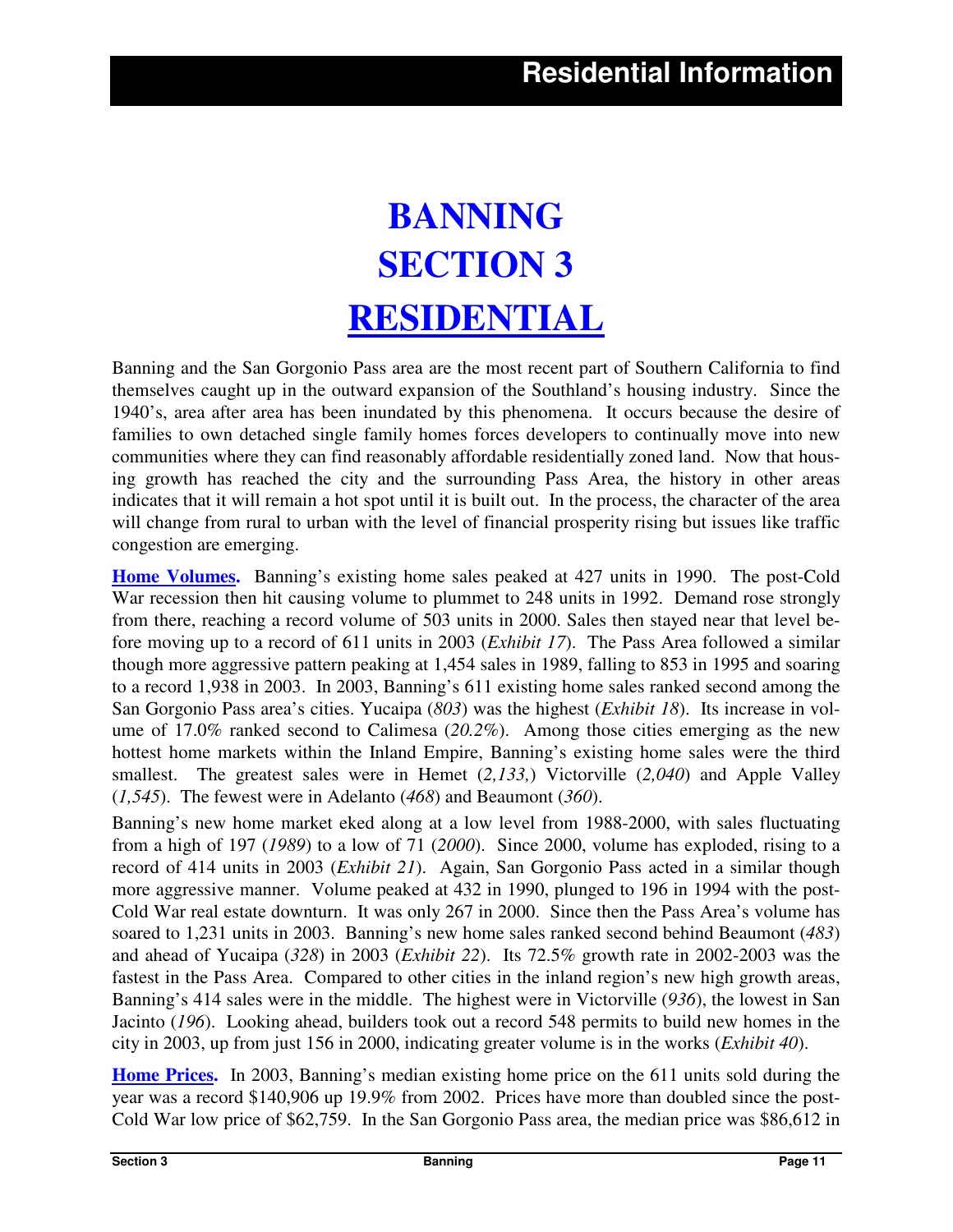1997, it has since soared to \$174,664 for the 1,938 units sold in 2003 (*Exhibit 25*). Banning's existing homes are a bargain falling below each of the surrounding county medians (*\$195,000- \$480,000*) as well as below Yucaipa (*\$205,006*) and Beaumont (*\$165,292*) in the Pass Area (*Exhibit 26*). Most of the inland region's new high growth cities had higher existing home prices than Banning's \$140,906 starting with Lake Elsinore (*\$228,766*). However, Apple Valley (*\$139,890*), Hesperia (*\$135,802*) and Adelanto (*\$118,354*) were less expensive (*Exhibit 28*). In first quarter 2004, families coming to Banning from Los Angeles County (*\$370,000*) save \$205,000. Those coming from Orange County (*\$525,000*) can save \$360,000 (*Exhibit 33*).

In 2003, Banning's median new home price on the 414 units sold during the year was a record \$206,471 up 11.4% from 2002. Prices have risen dramatically since the post-Cold War low price of \$120,697. In the San Gorgonio Pass area, the median price was \$132,621 in 1995, and it has since soared to \$231,210 for the 1,938 units sold in 2003 (*Exhibits 29*). Banning's new homes are a bargain falling below each of the surrounding county medians (*\$282,500-\$572,750*) as well as below Yucaipa (*\$281,950*) and Beaumont (*\$218,413*) in the Pass Area (*Exhibit 30*). Banning's \$140,906 new home price was roughly in the middle of the inland region's new high growth cities. They ranged from a high in Lake Elsinore (*\$292,987*) to a low in Adelanto (*\$140,184*). Significantly, all of the High Desert cities were less expensive (*Exhibit 32*). In first quarter 2004, families coming to Banning from Los Angeles County (*\$443,750*) save roughly \$259,000. Those coming from Orange County (*\$554,500*) can save about \$370,000 (*Exhibit 33*).

**Multi-Tenant Market** In 4<sup>th</sup> quarter 2003, the Pass Area-Moreno Valley market had an average rental rate of \$849 for its apartment units of 100 units or more. This was up 5.5% from 2002 (*Exhibit 34*). It was below the \$945 average for the Inland Empire. The Pass Area had a vacancy rate of just 5.1% for these types of units, the same as the inland average.

**Composition.** From 1990-2000, the number of dwelling units in Banning grew by 1,483 units to 9,761 (*17.9%*). This included 1,562 new owner occupied units, but 70 fewer rentals and nine less vacant units (*Exhibit 35*). In 2000, 65.8% of Banning's dwellings were owner occupied (*Exhibit* 36). That was the fourth highest share among the inland region's twelve "hot zone" cities, below Hesperia (*67.6%*), Yucaipa (*70.0%*) and Calimesa (*76.2%*). Some 34.2% of Banning's dwellings were either rented or vacant (*Exhibit 39*). These are important measures. When the share of a city's residents who own their homes becomes too low, it can have a destabilizing impact on the schools and on civic life. When there are too few rental units, many workers cannot find places to live in the area.

**Vacancy & Density.** In 2000, 8.6% of Banning's dwellings were vacant according to the census (*Exhibit 37*). That was below Beaumont (*8.9%*) and ahead of Perris (*8.5%*) in the surrounding edge communities. The census also found that Banning was a modestly densely populated city with 2.60 people per occupied dwelling (*Exhibit 38*). That was well below top ranked Perris (*3.72*), though a bit above the low ranked Hemet (*2.26*).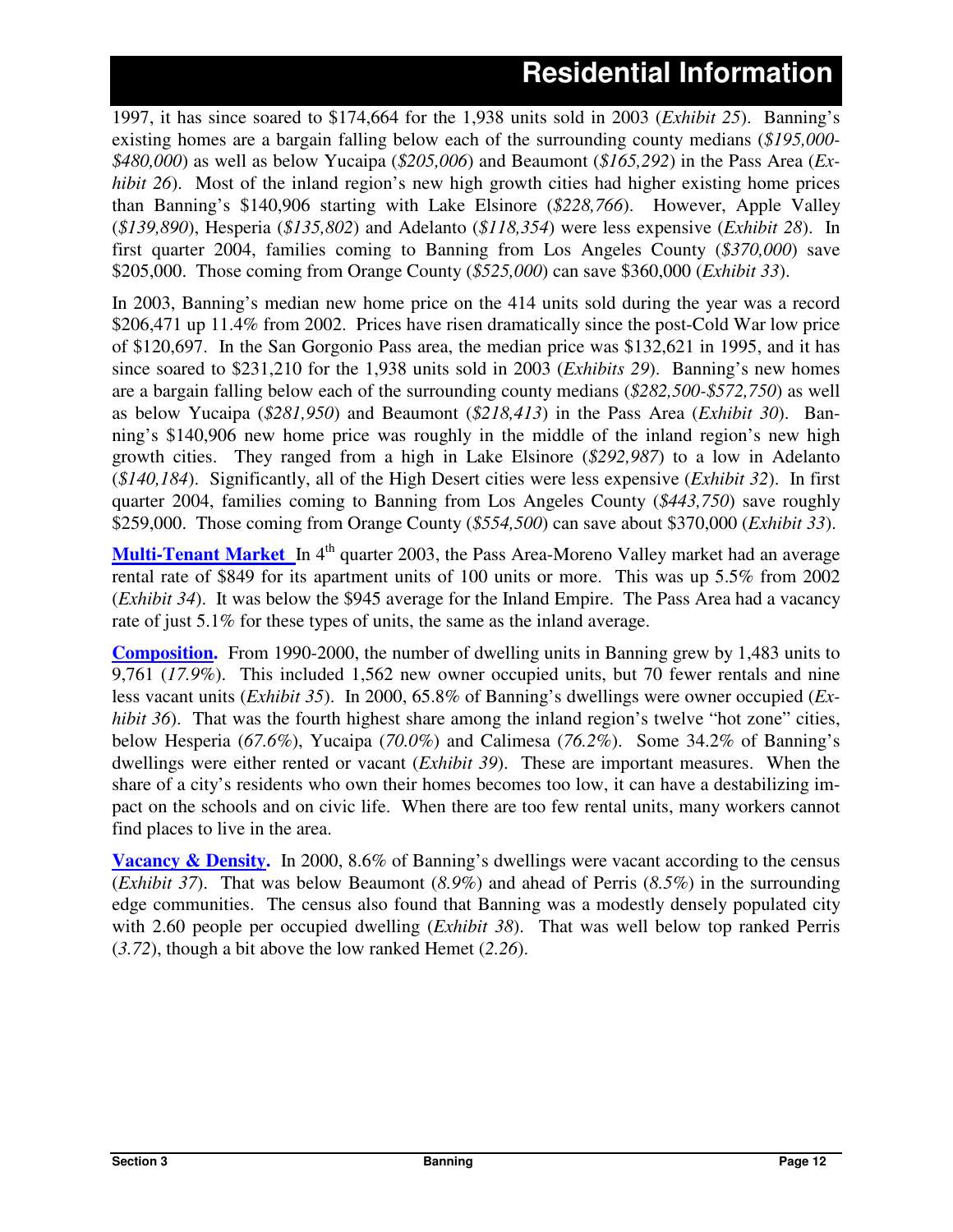

### **Existing Home Sales, 1988-2003 . . .**

- Banning and the San Gorgonio Pass area saw their existing home sales soar in the late 1980's during the last housing boom. However, sales volume fell dramatically from 1991-1995 due to the real estate depression that accompanied the end of the Cold War and loss of defense jobs in Southern California (*Exhibit 17*). Since 1995, sales have accelerated to record levels of 1,938 units for the Pass Area and 611 in the city. This has occurred as the shortages of housing elsewhere in Southern California are driving up prices and sending buyers to the Pass Area where homes are still regarded as affordable.
- In 2003, existing home sales in Banning were at a record at 611 units, second highest in the San Gorgonio Pass area (*Exhibit 18*). Within the Pass area, Yucaipa had the most sales at 803. Beaumont ranked third with 360 sales, followed by Calimesa with 125.

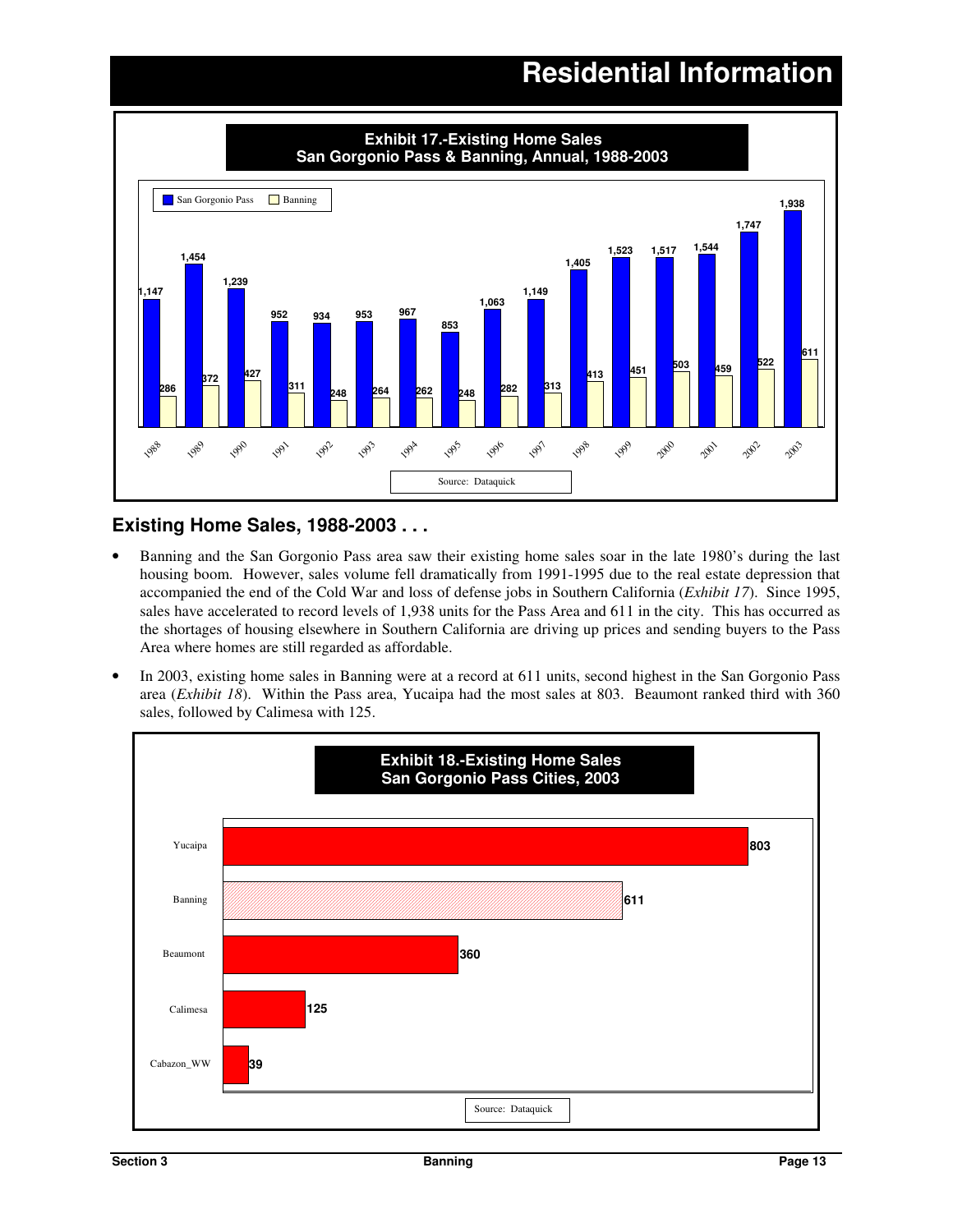

### **Existing Home Sales Growth. . .**

- Banning's 611 existing home sales in 2003 represented a 17.0% increase (*Exhibit 19*). Within the Pass area, its growth ranked behind the small markets in Calimesa (*20.2%*), and Cabazon-Whitewater (*44.4%*). It was ahead of Beaumont (*14.3%*) and the Pass area in general (*10.9*) and Yucaipa (*3.1%*).
- For 2003, Banning's existing home sales of 611 units was the third smallest among those cities in the emerging "hot" home markets within the two counties (*Pass Area, High Desert, Hemet-San Jacinto-Perris, Lake Elsinore*). The greatest growth among these communities was in Hemet (*2,133*), Victorville (*2,040*) and Apple Valley (*1,545*). Banning's volume was just behind San Jacinto (*618*) and higher than Adelanto (*468*) or Beaumont (*360*) (*Exhibit 20*).

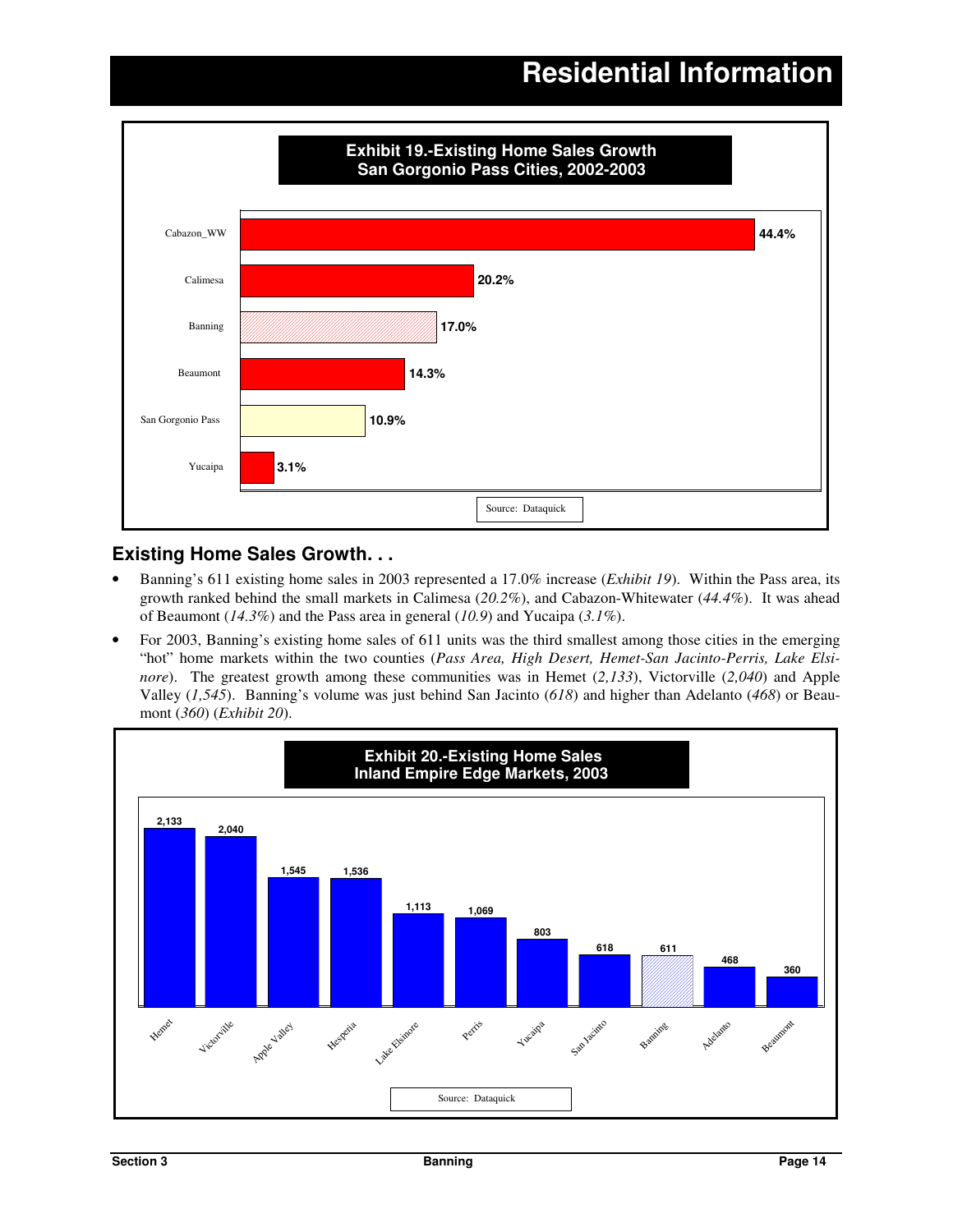

#### **New Home Sales 1988-2003 . . .**

- The sudden emergence of the San Gorgonio Pass area as a key player in Southern California's new home scene is dramatically illustrated by sales of just 267 units in 2000 and 1,231 in 2003 (*Exhibit 21*). Banning felt the force of the new wave of development as it sales went from 71 units to 414, just short of the all time high of 432 set in 1990. The difference between today's market and the early 1990's is the fact that Southern California's economy does not face the kind of vulnerability to an economic shock that hurt its home markets when the Cold War ended and thousands of defense jobs were lost.
- Among the San Gorgonio Pass area's communities, Banning's new home sales of 414 units in 2003 was the second highest. Beaumont ranked first with 483 sales. Yucaipa ranked third with 328 sales (*Exhibit 22*).

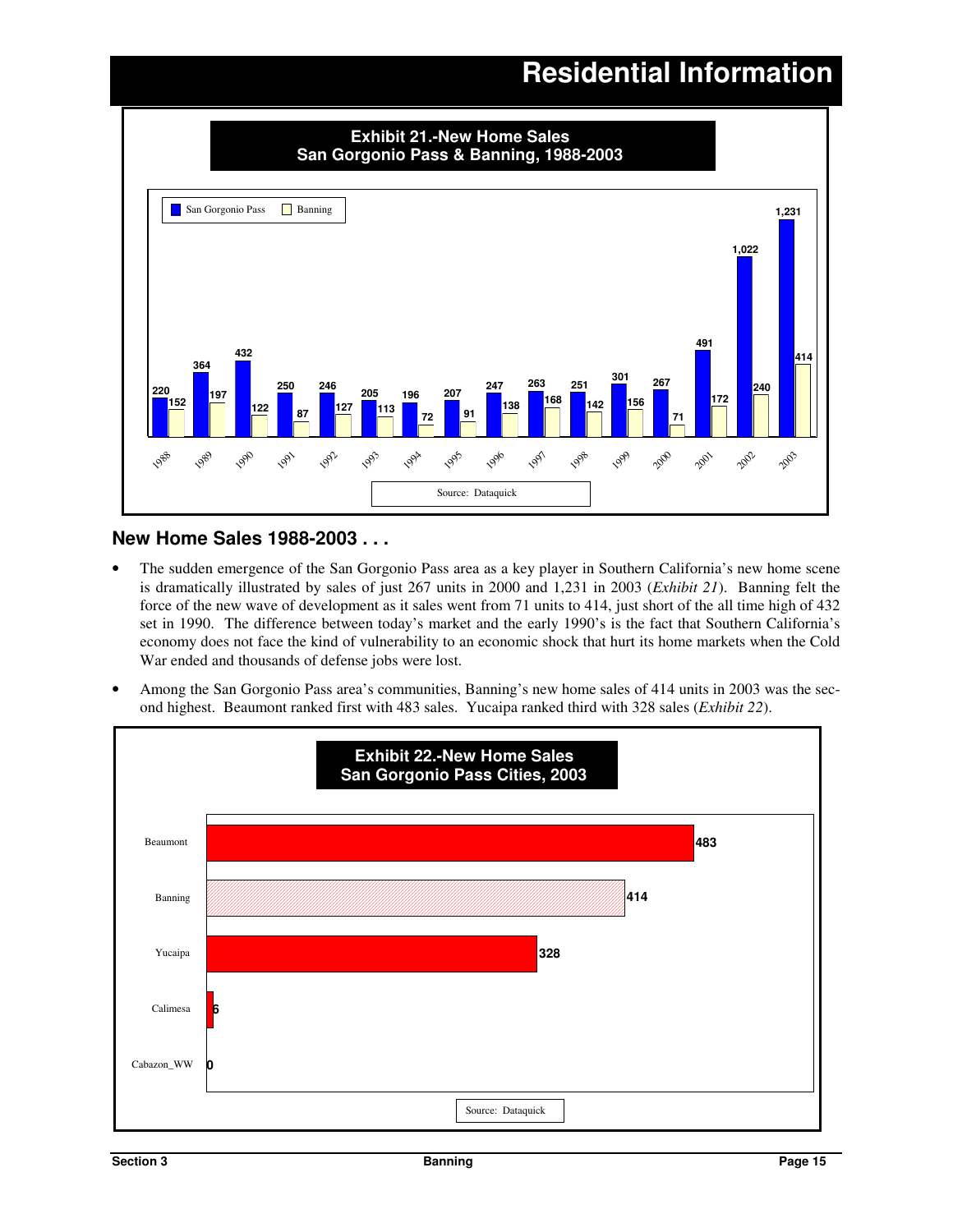

#### **New Home Sales . . .**

- In 2003, Banning's 414 new home sales accounted for the fastest sales growth in the San Gorgonio Pass area at 72.5%. Yucaipa (*6.5%*) and Beaumont (*5.5%*) had slower growth rates as their volumes had already surged to higher plateaus in 2001 and 2002. The Pass area's growth was 20.5% (*Exhibit 23*).
- Banning's new home volume was in the middle range of cities emerging as the new, fast growing housing markets. Victorville (*936*), Lake Elsinore (*615*) and Hemet (*561*) had the most sales. Yucaipa (*328*), Hesperia (*312*), Apple Valley (*271*) and Adelanto (*209*) were behind Banning (*414*).

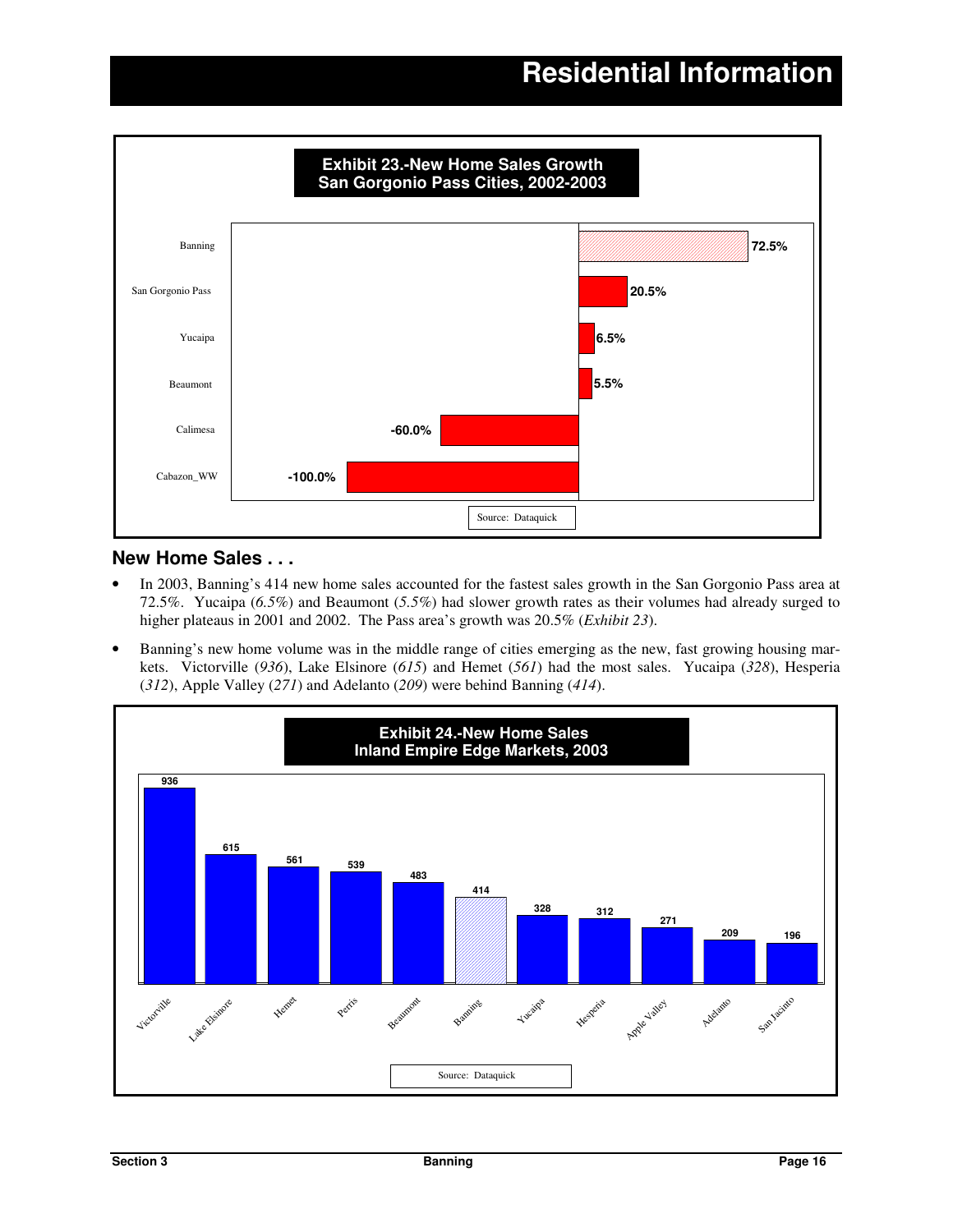

### **Existing Home Prices . . .**

- At \$174,664, the San Gorgonio Pass area's median existing home price for all 1,938 homes sold in 2003 was a record high and 22.5% more than in 2002. The current price is the latest in a string of records starting when the influence of the post-Cold War downturn ended in 1997 with a low price of \$86,612 (*Exhibit 25*).
- In comparison to the 2003 existing home prices of the counties within Southern California and among the cities of the Pass area, Banning's \$140,906 price was a bargain. It is lower than all of the counties (*which ranged from \$195,000 to \$480,000*) and the other cities in the Pass area, ranging from \$165,292 in Beaumont to \$205,006 in Yucaipa (*Exhibit 26*).

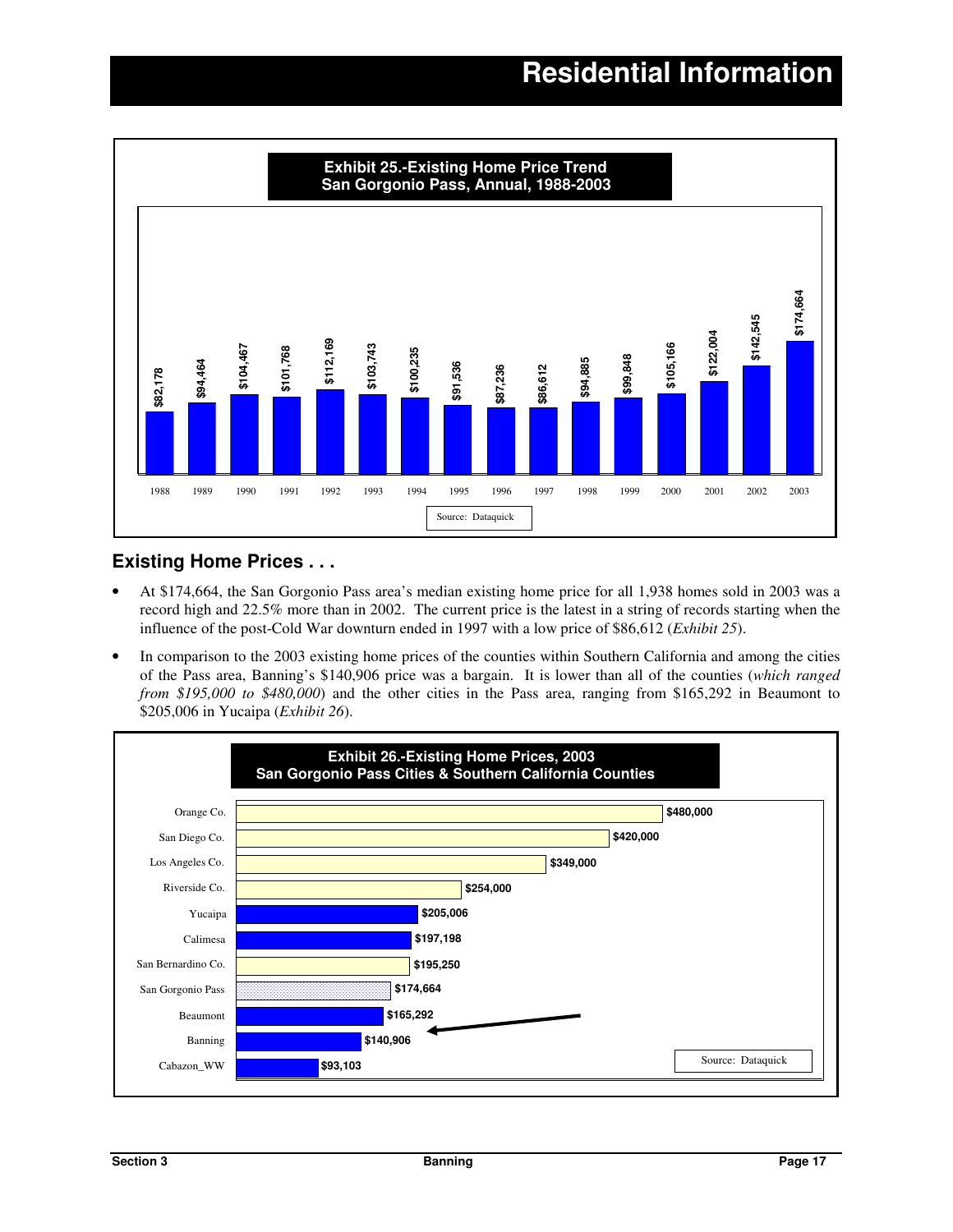

### **Existing Home Prices . . .**

- From 2002-2003, Banning's existing home price increased 19.9%. While a large increase, it was a modest one by the standards of Los Angeles and the Inland Empire counties as well as the other communities in the Pass area (*Exhibit 27*). The San Gorgonio Pass communities price combined increased by 22.5%.
- Existing homes sold in Banning during 2003 had a median price of \$140,906 (*Exhibit 28*). That is the average for the 611 existing homes sold in the city during the year. Among the cities of the hottest housing markets, Banning's price is relatively inexpensive. Lake Elsinore was the highest at \$228,766 and Adelanto was the lowest at \$118,354. Yucaipa (*\$205,006*) was the highest among the Pass area cities.
- Note that in first quarter 2004 (*not shown*), the median price in Banning is at a record \$164,750. That is up 16.9% from the average of all home sales in 2003.

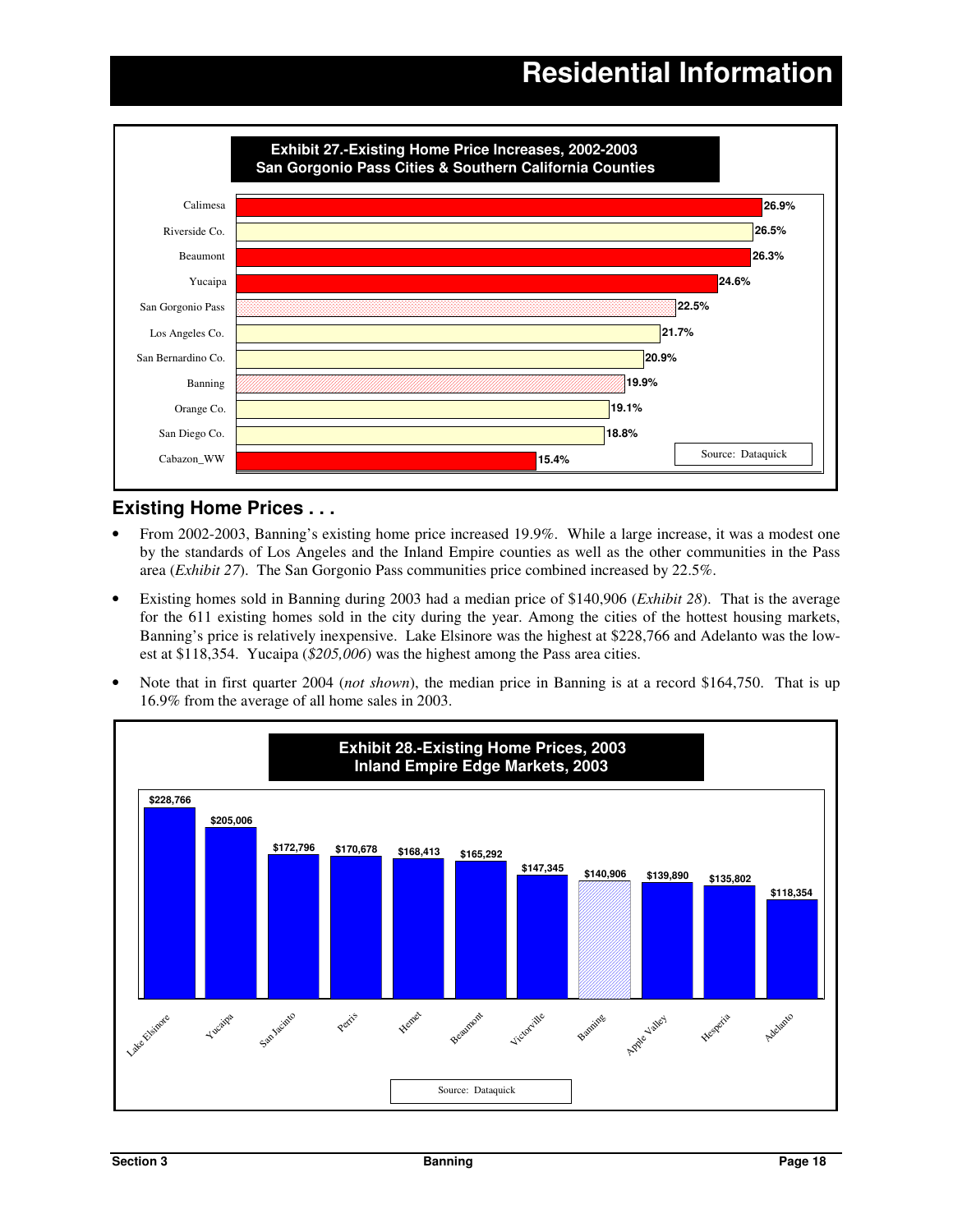

#### **New Home Prices . . .**

- San Gorgonio Pass area's new homes traded at a median price of \$231,210 for all 1,231 units sold in 2003 (*Exhibit 29*). This was the record high and 7.7% more than in 2002 (*\$214,587*). It was the latest in a string of records going to the post-Cold War recession low \$132,621 in 1995.
- Banning's median new home price of \$206,471 was quite affordable in comparison to all five surrounding counties in Southern California. Their median prices ranged from \$282,500 (*San Bernardino County*) to \$572,750 (*Orange County*). Except for the very few units sold in Calimesa (*\$193,000*), Banning's median new home price was the least expensive in the San Gorgonio Pass below Beaumont's \$218,413 (*Exhibit 30*).

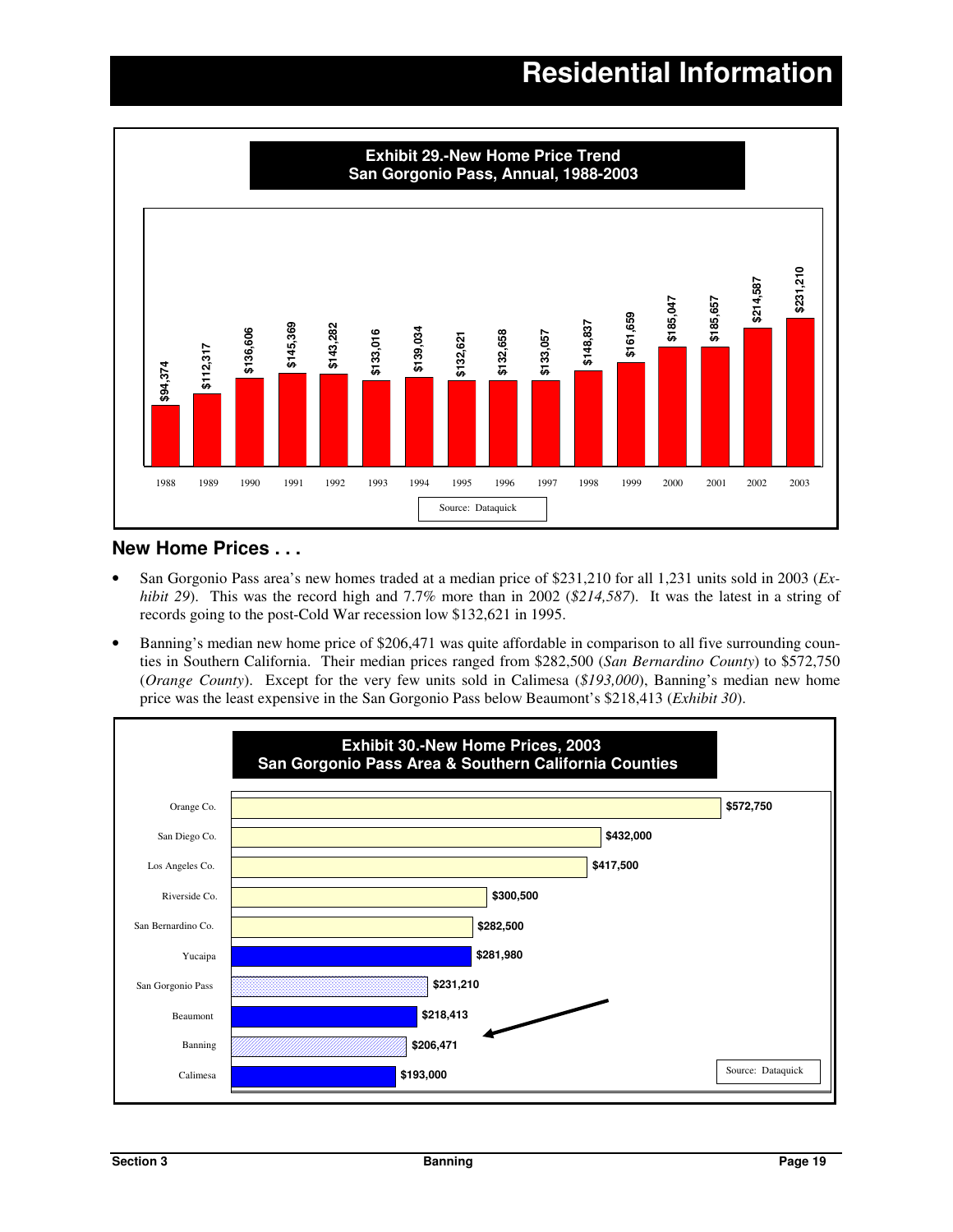

### **New Home Prices . . .**

- In 2003, the 414 new homes sold in Banning traded at an average price level that was 11.4% above for 2002 (*Exhibit 31*). That gain was less than the 18.1% increase among the new homes sold in Beaumont but above the gain in Calimesa (*1.7%*). The new homes sold in Yucaipa cost slightly less (*-0.4%*). The city's price increase was less than Los Angeles (*17.9%*) and San Bernardino (*11.7%*) counties but more than in Riverside (*11.3%*), San Diego (*11.2%*) and Orange (*10.4%*) counties.
- The 414 new homes sold in Banning in 2003 traded at a median price of \$206,471 (*Exhibit 32*). This placed it in the middle range of those cities regarded as the new emerging housing markets within the Inland Empire. As with existing homes, Lake Elsinore was the most expensive at \$292,987 and Adelanto the least expensive at \$140,184. Hemet (*\$214,281*) was just ahead of Banning and San Jacinto (*\$193,423*) was just behind.

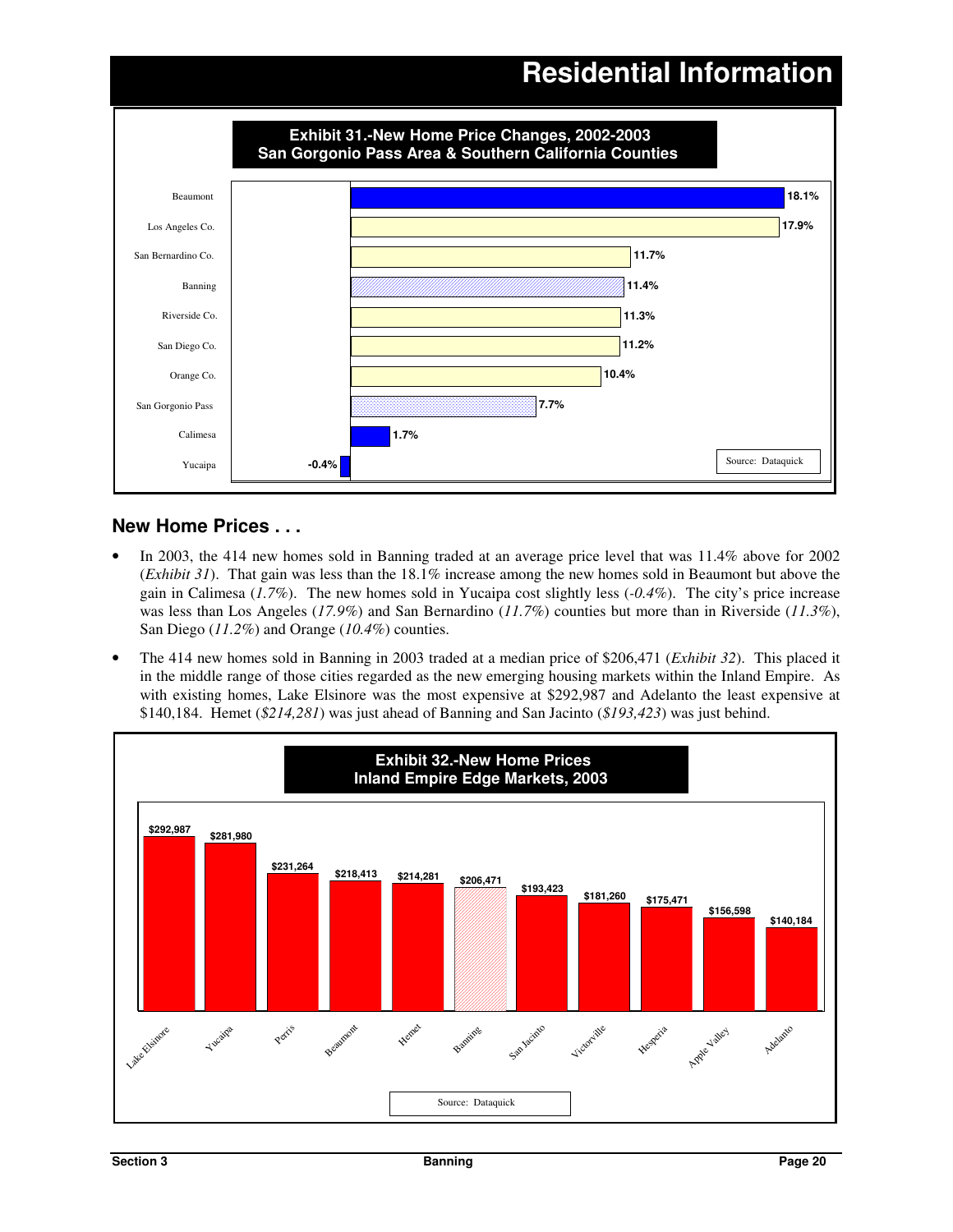

### **Banning Homes Prices Compared To Southern California Prices . . .**

- By Southern California standards, Banning's housing is an extraordinary bargain. In 1<sup>st</sup> quarter 2004, Banning's median priced new home of \$185,000 was from \$258,750 to \$369,500 *less expensive* than 2003 median home prices in Los Angeles (*\$443,750*), San Diego (*\$428,250*), or Orange (*\$554,500*) counties (*Exhibit 33*).
- Banning's 1<sup>st</sup> Quarter 2004 median existing home price of \$164,750 was from \$205,250 to \$360,250 *less expensive* than prices in Los Angeles (*\$370,000*), San Diego (*\$445,000*) or Orange (*\$525,000*) counties.

#### **Multi-Tenant Markets . . .**

- $\bullet$  In  $4^{\text{th}}$  quarter 2003, multi-family units in the San Gorgonio, which are included within the Moreno Valley/Pass area designation were in the lower range of rents in the Inland Empire. The averaged rental rate was \$849 in 2003, up 5.5%. The vacancy rate was 5.1% up from 3.7% in 2002 (*Exhibit 34*).
- The average apartment rental rate was \$945 in the Inland Empire, up 6.8%. The vacancy rate averaged 5.1% in 2003, up from 4.4% in 2002.

| Exhibit 34.-Apartment Vacancies & Rents, Inland Empire, 4th Qtr. 2003 |                      |      |                     |         |         |  |  |  |  |  |
|-----------------------------------------------------------------------|----------------------|------|---------------------|---------|---------|--|--|--|--|--|
| <b>Market</b>                                                         | <b>Vacancy Rates</b> |      | <b>Average Rent</b> |         |         |  |  |  |  |  |
|                                                                       | 2002                 | 2003 | 2002                | 2003    | Percent |  |  |  |  |  |
| Chino/Chino Hills                                                     | 4.0%                 | 4.0% | \$1,051             | \$1,101 | 4.8%    |  |  |  |  |  |
| Ontario-R. Cucamonga                                                  | 4.2%                 | 4.9% | 995                 | 1,085   | 9.0%    |  |  |  |  |  |
| Corona                                                                | 5.2%                 | 4.0% | 1,010               | 1,058   | 4.8%    |  |  |  |  |  |
| Temecula Valley                                                       | 5.2%                 | 7.0% | 954                 | 1,011   | 6.0%    |  |  |  |  |  |
| Upland/Montclair                                                      | 5.0%                 | 2.6% | 936                 | 964     | 3.0%    |  |  |  |  |  |
| <b>Inland Empire Market</b>                                           | 4.4%                 | 5.1% | 885                 | 945     | 6.8%    |  |  |  |  |  |
| Riverside                                                             | 4.2%                 | 3.9% | 876                 | 925     | 5.6%    |  |  |  |  |  |
| Banning/G.Terrace/Loma Linda                                          | 4.0%                 | 3.2% | 815                 | 868     | 6.5%    |  |  |  |  |  |
| <b>Moreno Vlv-Pass Area</b>                                           | 3.7%                 | 5.1% | 805                 | 849     | 5.5%    |  |  |  |  |  |
| Coachella Valley                                                      | 5.6%                 | 5.2% | 805                 | 843     | 4.7%    |  |  |  |  |  |
| Fontana/Rialto                                                        | 3.9%                 | 3.3% | 791                 | 825     | 4.3%    |  |  |  |  |  |
| San Bdno/Highland                                                     | 4.1%                 | 4.0% | 748                 | 818     | 9.4%    |  |  |  |  |  |
| Perris Hemet                                                          | 4.0%                 | 2.5% | 705                 | 755     | 7.1%    |  |  |  |  |  |
| <b>High Desert</b>                                                    | 2.7%                 | 1.3% | 656                 | 733     | 11.7%   |  |  |  |  |  |

Source: Hendricks & Partners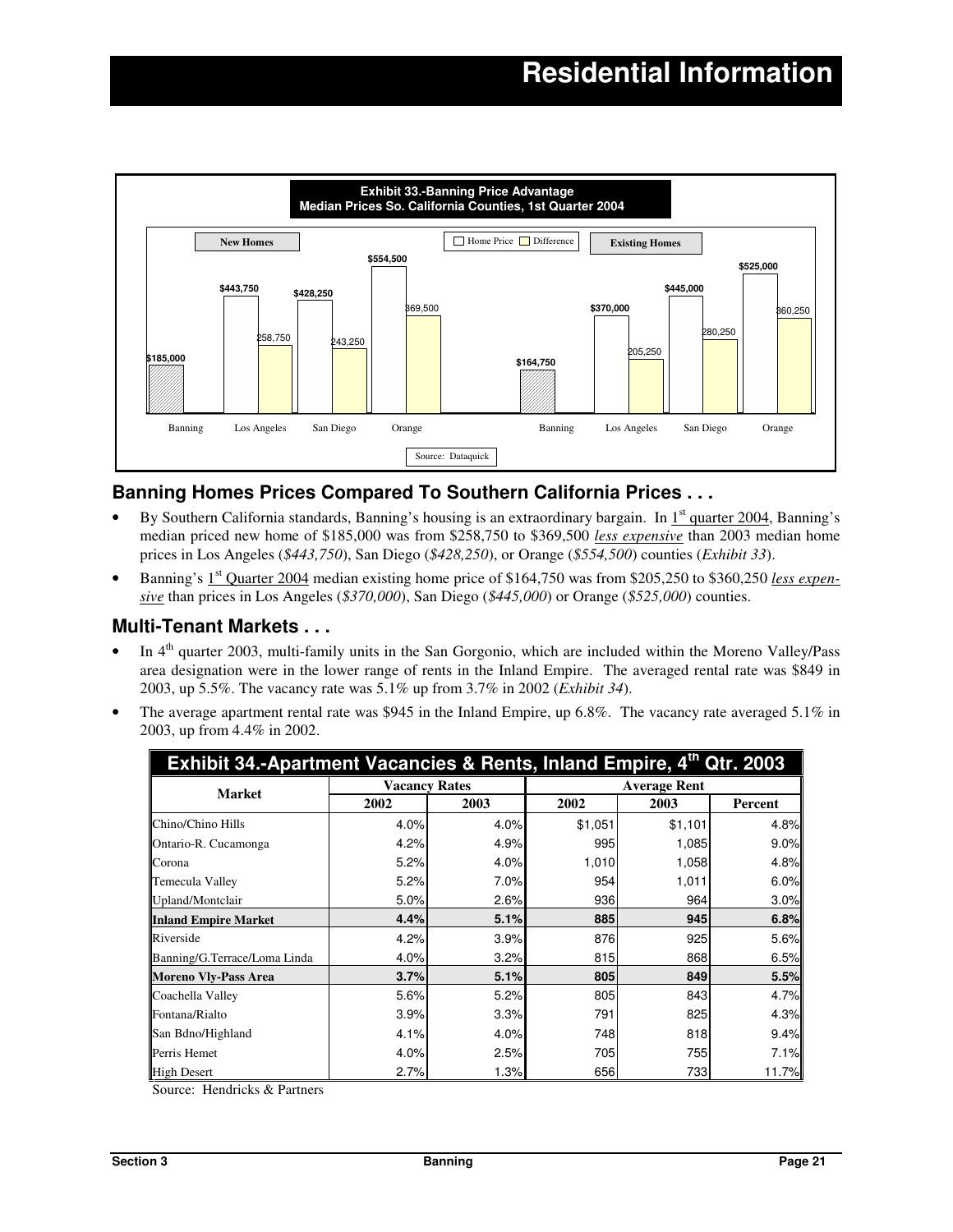### **Residential Information 847 838 2,567 2,497 4,864 6,426** 1990 2000 Thousands **Banning, 1990 - 2000** Owner Occupied Rental Occupied **Z** Vacant Source: Census 1990 & 2000 **Exhibit 35.-Types Of Housing Ownership**

### **Dwelling Units . . .**

- From 1990-2000, the number of dwelling units in Banning grew by 1,483 units from 8,278 to 9,761 (17.9*%*). This included 1,562 new owner occupied units, while rentals fell by 70 and vacant units fell by 9 (*Exhibit 35*).
- In 2000, 65.8% of Banning's dwellings were owner occupied (*Exhibit 36*). Among the "Edge" or "Hot Zone" cities, this was in the middle range. Calimesa (*76.2%*), Yucaipa (*70.0%*) and Hesperia (*67.6%*) were higher. Beaumont (*49.2%*) was the lowest. Banning's 25.6% of rentals was in the middle range of these communities.

| Exhibit 36.-Dwelling Units, Banning & Inland Empire Edge Cities, 2000 |          |                        |                |                          |       |              |          |                         |                       |               |                  |         |
|-----------------------------------------------------------------------|----------|------------------------|----------------|--------------------------|-------|--------------|----------|-------------------------|-----------------------|---------------|------------------|---------|
|                                                                       | Adelanto | Apple<br><b>Valley</b> | <b>Banning</b> | <b>Beaumont</b> Calimesa |       | <b>Hemet</b> | Hesperia | Lake<br><b>Elsinore</b> | San<br><b>Jacinto</b> | <b>Perris</b> | Victor-<br>ville | Yucaipa |
| Occupied-Owner                                                        | 3.308    | 12,996                 | 6,426          | 2,097                    | 2,474 | 16,311       | 14.436   | 5,699                   | 5,905                 | 6,577         | 13,597           | 11,272  |
| <b>Share</b>                                                          | 56.6%    | 64.5%                  | 65.8%          | 49.2%                    | 76.2% | 55.5%        | 67.6%    | 60.0%                   | 62.3%                 | 62.3%         | 60.4%            | 70.0%   |
| Occupied-Renter                                                       | 1706     | 5,561                  | 2,497          | 1,784                    | 508   | 8.941        | 5530     | 3118                    | 2,409                 | 3,075         | 7,296            | 3,921   |
| <b>Share</b>                                                          | 29.2%    | 27.6%                  | 25.6%          | 41.9%                    | 15.6% | 30.4%        | 25.9%    | 32.8%                   | 25.4%                 | 29.1%         | 32.4%            | 24.3%   |
| Vacant                                                                | 833      | 1,606                  | 838            | 377                      | 266   | 4,149        | 1,382    | 688                     | 1,162                 | 901           | 1,605            | 919     |
| <b>Vacant Percent</b>                                                 | 14.2%    | 8.0%                   | 8.6%           | 8.9%                     | 8.2%  | 14.1%        | 6.5%     | 7.2%                    | 12.3%                 | 8.5%          | 7.1%             | 5.7%    |
| <b>Total</b>                                                          | 5,847    | 20,163                 | 9,761          | 4,258                    | 3,248 | 29,401       | 21,348   | 9,505                   | 9,476                 | 10,553        | 22,498           | 16,112  |
| Density-Owner                                                         | 3.54     | 2.90                   | 2.43           | 2.93                     | 2.29  | 2.15         | 3.08     | 3.29                    | 2.73                  | 3.79          | 3.05             | 2.64    |
| Density-Rental                                                        | 3.50     | 2.83                   | 3.05           | 2.85                     | 2.72  | 2.46         | 3.23     | 3.25                    | 3.09                  | 3.58          | 3.00             | 2.79    |
| Density-Total                                                         | 3.53     | 3.08                   | 2.60           | 2.89                     | 2.36  | 2.26         | 3.12     | 3.28                    | 2.83                  | 3.72          | 3.03             | 2.68    |

Source: CA Department of Finance, E-5 Reports

• In April 2000, 8.6% of Banning dwelling units of all kinds were vacant according to the 2000 Census. This was the fifth highest among the cities in the Pass area and emerging housing markets. The lowest was in Yucaipa (*5.7%*) (*Exhibit 37*).